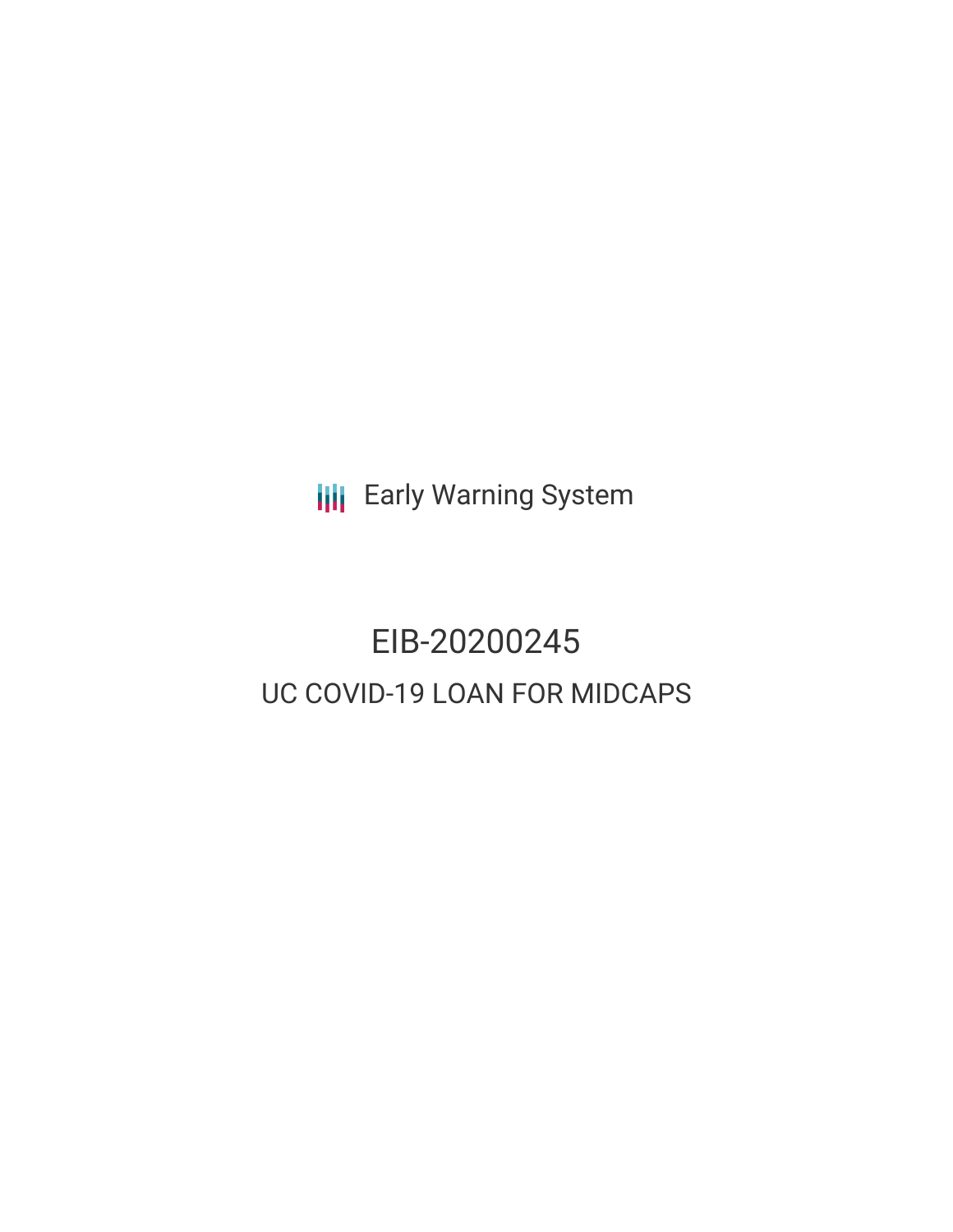#### **Quick Facts**

| <b>Countries</b>               | Italy                                |
|--------------------------------|--------------------------------------|
| <b>Financial Institutions</b>  | European Investment Bank (EIB)       |
| <b>Status</b>                  | Approved                             |
| <b>Bank Risk Rating</b>        | U                                    |
| <b>Voting Date</b>             | 2020-12-14                           |
| <b>Borrower</b>                | UNICREDIT LEASING SPA, UNICREDIT SPA |
| <b>Sectors</b>                 | <b>Education and Health, Finance</b> |
| <b>Investment Type(s)</b>      | Loan                                 |
| <b>Investment Amount (USD)</b> | $$303.72$ million                    |
| <b>Loan Amount (USD)</b>       | \$303.72 million                     |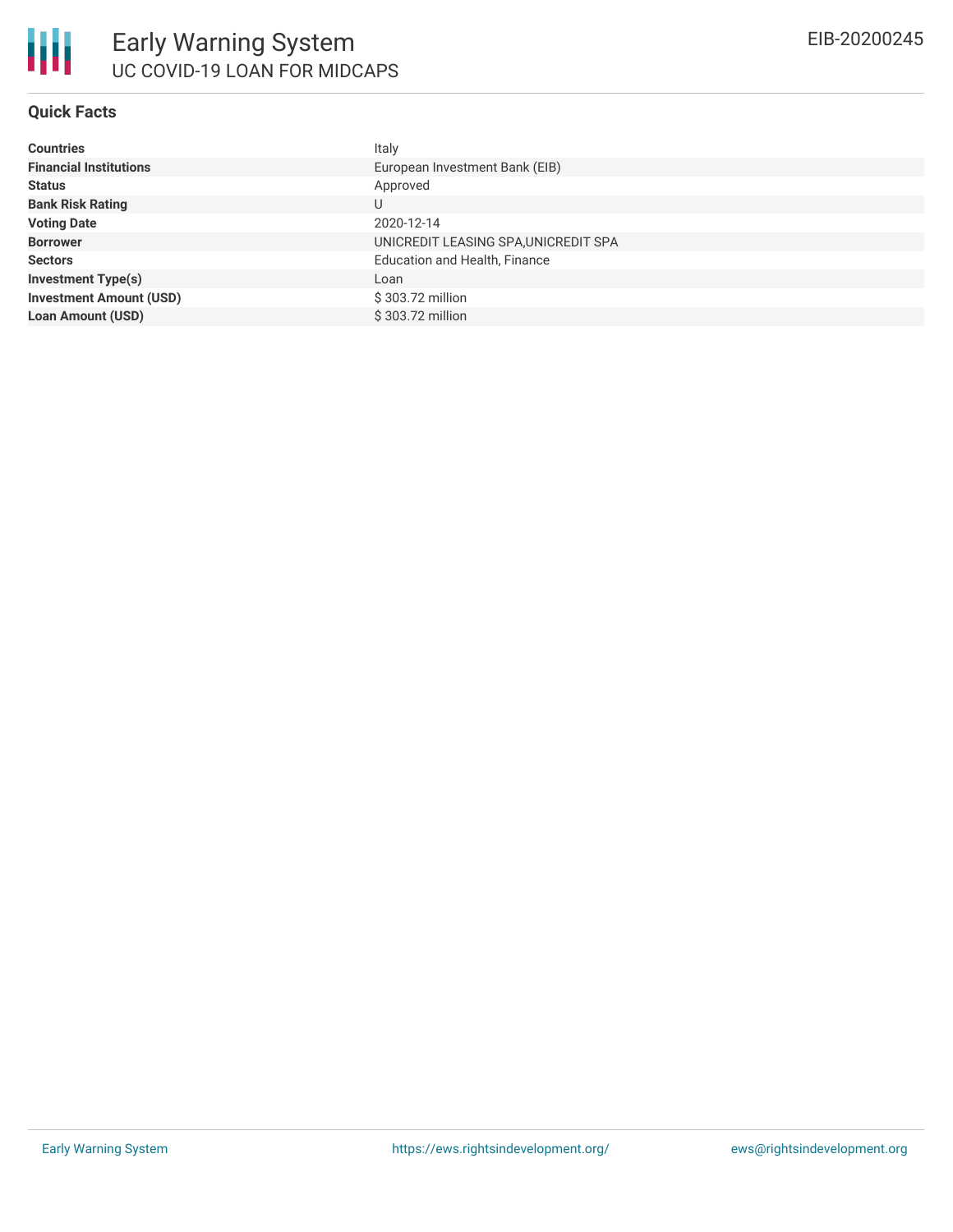

## **Project Description**

According to EIB website, the project aimed at financing eligible investments promoted by mid-cap companies in Italy, with particular focus on supporting mid-caps affected by the COVID-19 breakout.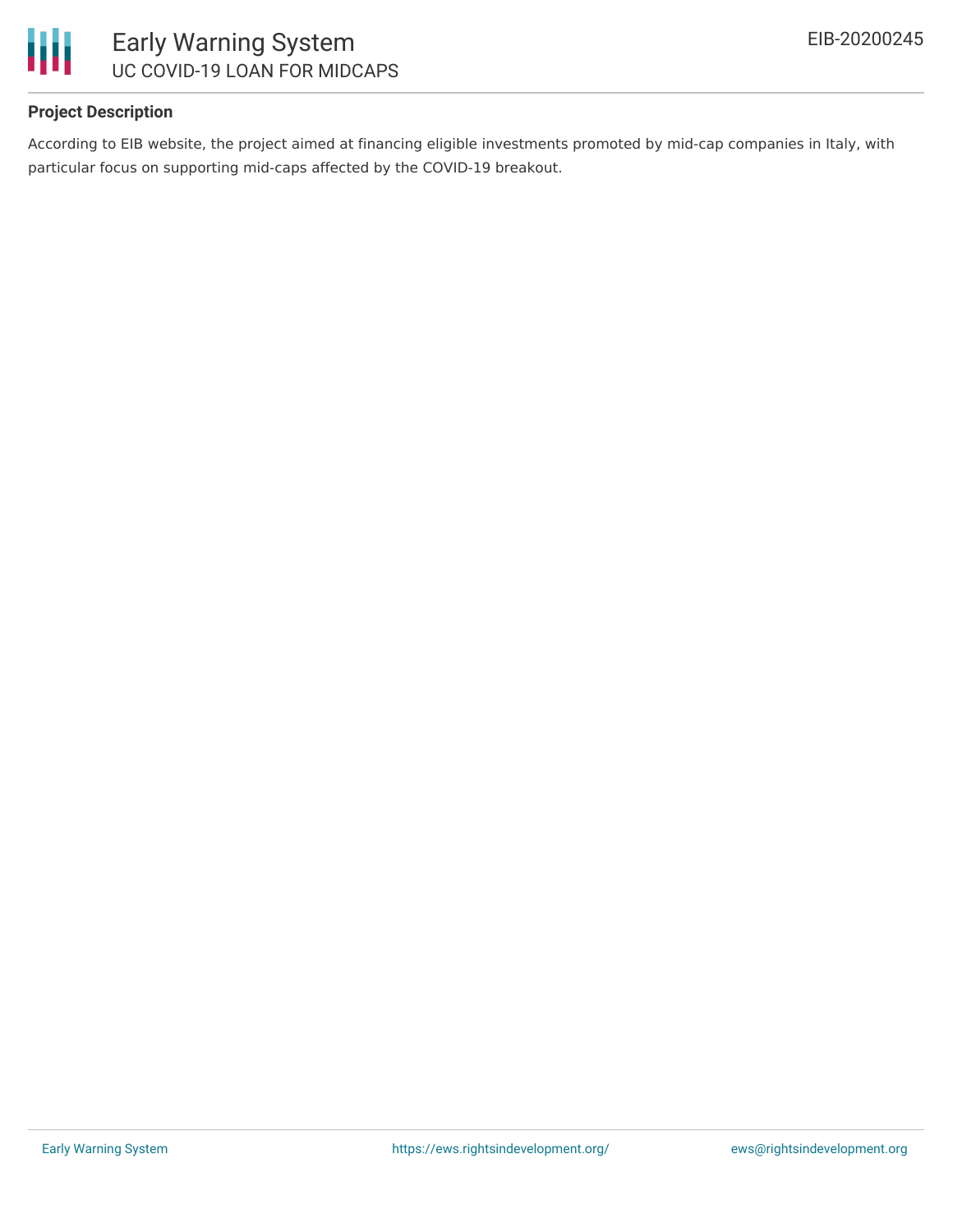

#### **Investment Description**

European Investment Bank (EIB)

## **Financial Intermediary**

Financial Intermediary: A commercial bank or financial institution that receives funds from a development bank. A financial intermediary then lends these funds to their clients (private actors) in the form of loans, bonds, guarantees and equity shares. Financial intermediaries include insurance, pension and equity funds. The direct financial relationship is between the development bank and the financial intermediary.

- [UniCredit](file:///actor/887/) Leasing S.p.A (Financial Intermediary)
- [UniCredit](file:///actor/77/) S.p.A (Financial Intermediary)